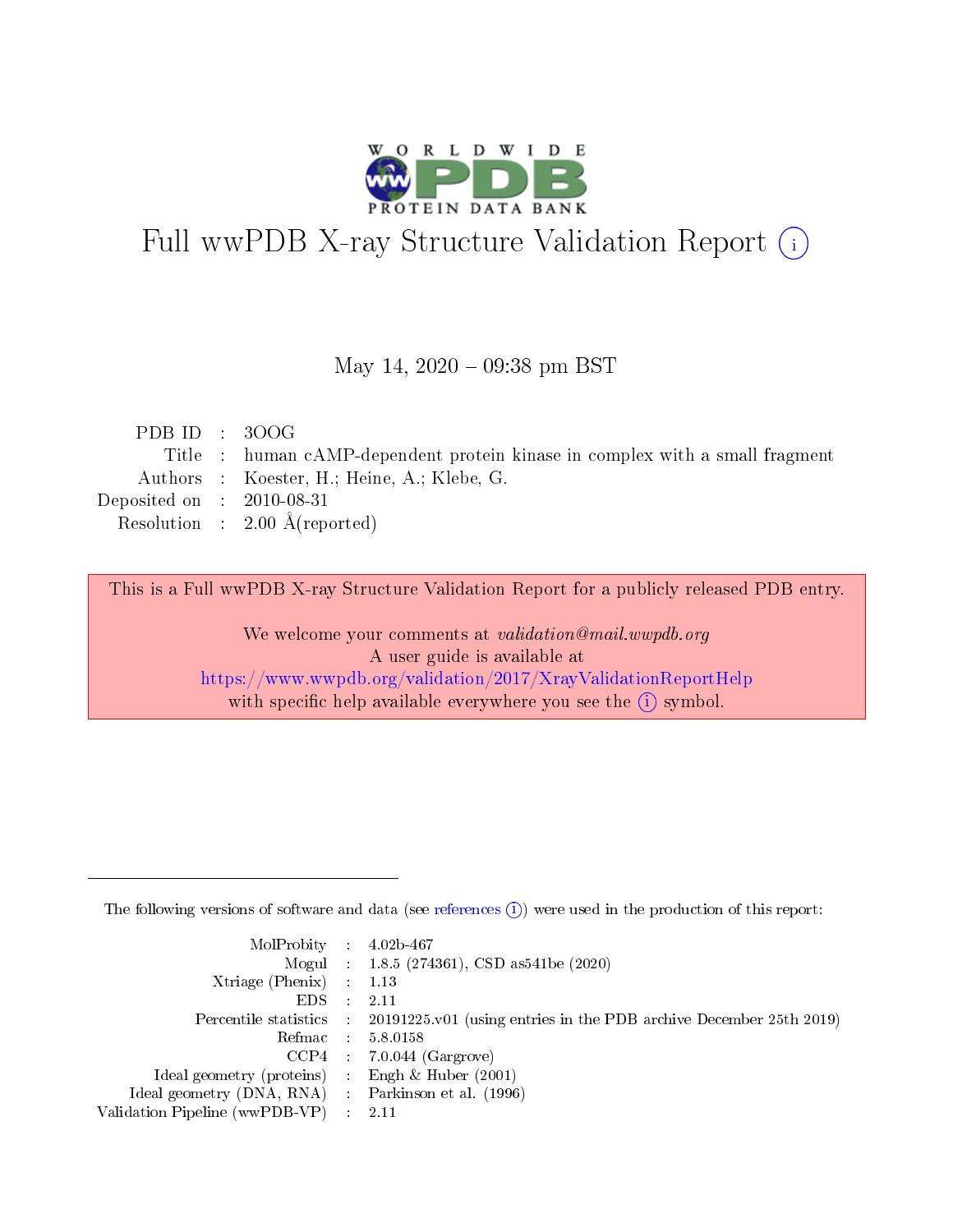# 1 [O](https://www.wwpdb.org/validation/2017/XrayValidationReportHelp#overall_quality)verall quality at a glance  $(i)$

The following experimental techniques were used to determine the structure: X-RAY DIFFRACTION

The reported resolution of this entry is 2.00 Å.

Percentile scores (ranging between 0-100) for global validation metrics of the entry are shown in the following graphic. The table shows the number of entries on which the scores are based.



| Metric                | Whole archive<br>$(\#\mathrm{Entries})$ | Similar resolution<br>$(\#\text{Entries},\,\text{resolution}\,\,\text{range}(\textup{\AA}))$ |
|-----------------------|-----------------------------------------|----------------------------------------------------------------------------------------------|
| $R_{free}$            | 130704                                  | $8085(2.00-2.00)$                                                                            |
| Clashscore            | 141614                                  | $9178(2.00-2.00)$                                                                            |
| Ramachandran outliers | 138981                                  | $9054(2.00-2.00)$                                                                            |
| Sidechain outliers    | 138945                                  | $9053(2.00-2.00)$                                                                            |
| RSRZ outliers         | 127900                                  | $7900(2.00-2.00)$                                                                            |

The table below summarises the geometric issues observed across the polymeric chains and their fit to the electron density. The red, orange, yellow and green segments on the lower bar indicate the fraction of residues that contain outliers for  $>=3, 2, 1$  and 0 types of geometric quality criteria respectively. A grey segment represents the fraction of residues that are not modelled. The numeric value for each fraction is indicated below the corresponding segment, with a dot representing fractions  $\epsilon=5\%$  The upper red bar (where present) indicates the fraction of residues that have poor fit to the electron density. The numeric value is given above the bar.

| Mol | $Chain \  Length$ | Quality of chain |     |    |     |
|-----|-------------------|------------------|-----|----|-----|
|     | $351\,$           | 3%<br>69%        | 23% |    | 5%  |
|     | 20                | 85%              |     | 5% | 10% |

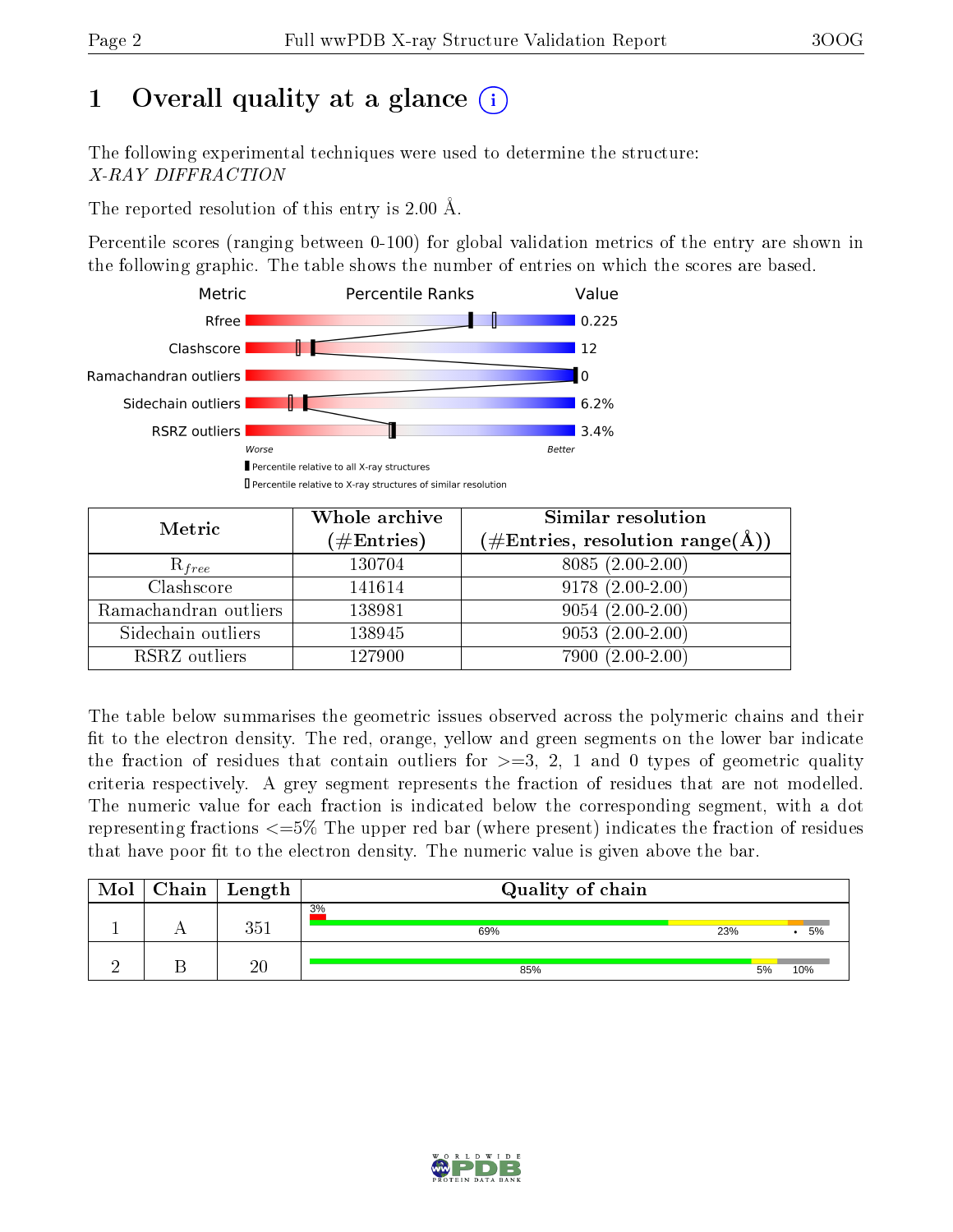# 2 Entry composition (i)

There are 4 unique types of molecules in this entry. The entry contains 2947 atoms, of which 0 are hydrogens and 0 are deuteriums.

In the tables below, the ZeroOcc column contains the number of atoms modelled with zero occupancy, the AltConf column contains the number of residues with at least one atom in alternate conformation and the Trace column contains the number of residues modelled with at most 2 atoms.

• Molecule 1 is a protein called cAMP-dependent protein kinase catalytic subunit alpha.

| Mol | Chain | $\mid$ Residues | Atoms               |      |     |     | $\text{ZeroOcc}$   AltConf   Trace |  |  |  |
|-----|-------|-----------------|---------------------|------|-----|-----|------------------------------------|--|--|--|
|     |       | 335             | $\rm Total$<br>2659 | 1726 | 450 | 473 |                                    |  |  |  |

• Molecule 2 is a protein called cAMP-dependent protein kinase inhibitor alpha.

| Mol | Chain   Residues | Atoms            |     |    |  | $\rm ZeroOcc$   AltConf   Trace |  |
|-----|------------------|------------------|-----|----|--|---------------------------------|--|
|     |                  | Total C N<br>138 | 84. | 28 |  |                                 |  |

• Molecule 3 is 1-(4-hydroxy-3-methylphenyl)ethanone (three-letter code: YTP) (formula:  $C_9H_{10}O_2$ ).



|  | $\text{Mol}$   Chain   Residues | Atoms     | ZeroOcc   AltConf |
|--|---------------------------------|-----------|-------------------|
|  |                                 | Total C O |                   |

• Molecule 4 is water.

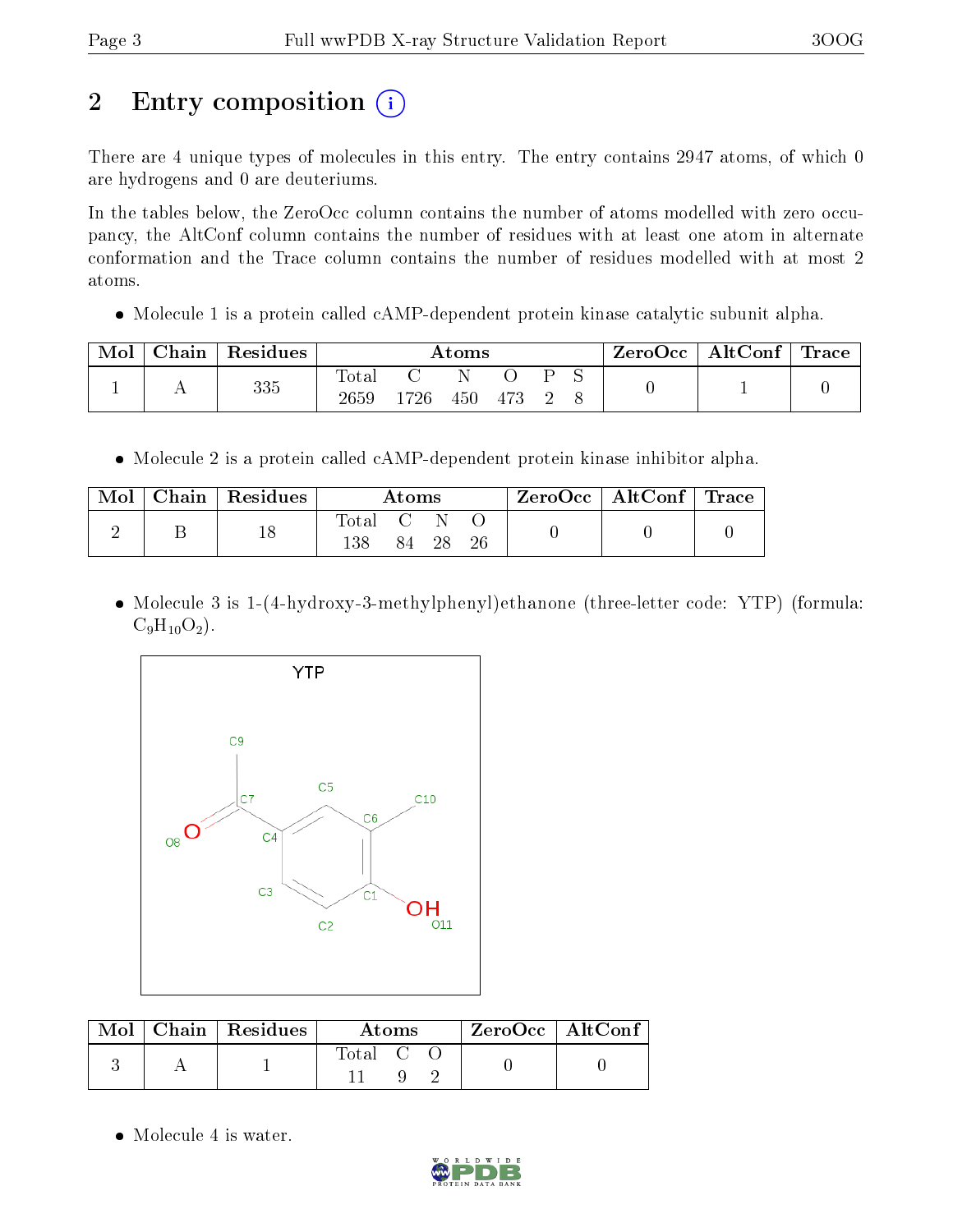|  | $Mol$   Chain   Residues | Atoms                | ZeroOcc   AltConf |
|--|--------------------------|----------------------|-------------------|
|  | 122                      | Total<br>122.<br>122 |                   |
|  |                          | Total O<br>17        |                   |

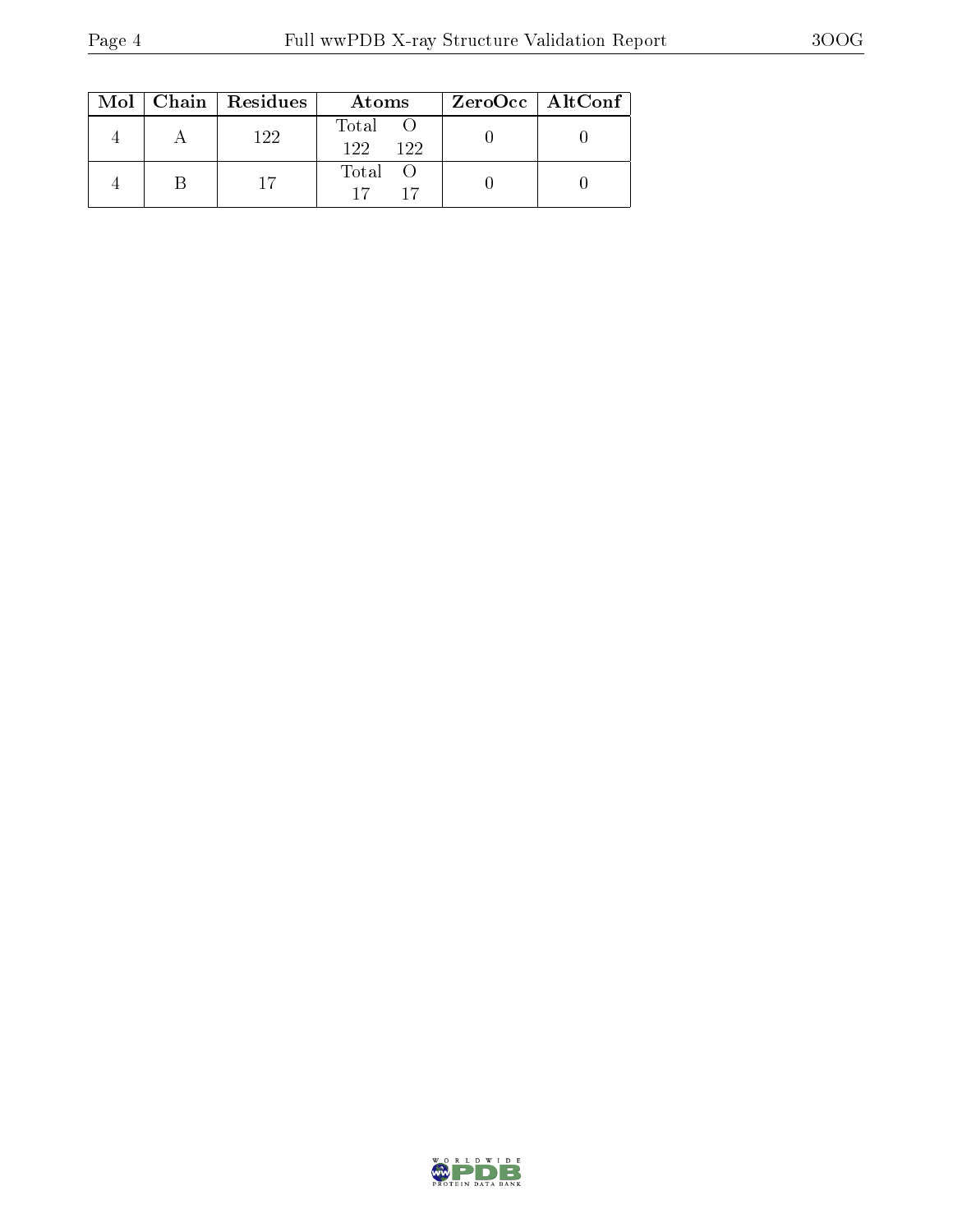## 3 Residue-property plots  $(i)$

These plots are drawn for all protein, RNA and DNA chains in the entry. The first graphic for a chain summarises the proportions of the various outlier classes displayed in the second graphic. The second graphic shows the sequence view annotated by issues in geometry and electron density. Residues are color-coded according to the number of geometric quality criteria for which they contain at least one outlier: green  $= 0$ , yellow  $= 1$ , orange  $= 2$  and red  $= 3$  or more. A red dot above a residue indicates a poor fit to the electron density (RSRZ  $> 2$ ). Stretches of 2 or more consecutive residues without any outlier are shown as a green connector. Residues present in the sample, but not in the model, are shown in grey.

• Molecule 1: cAMP-dependent protein kinase catalytic subunit alpha



• Molecule 2: cAMP-dependent protein kinase inhibitor alpha



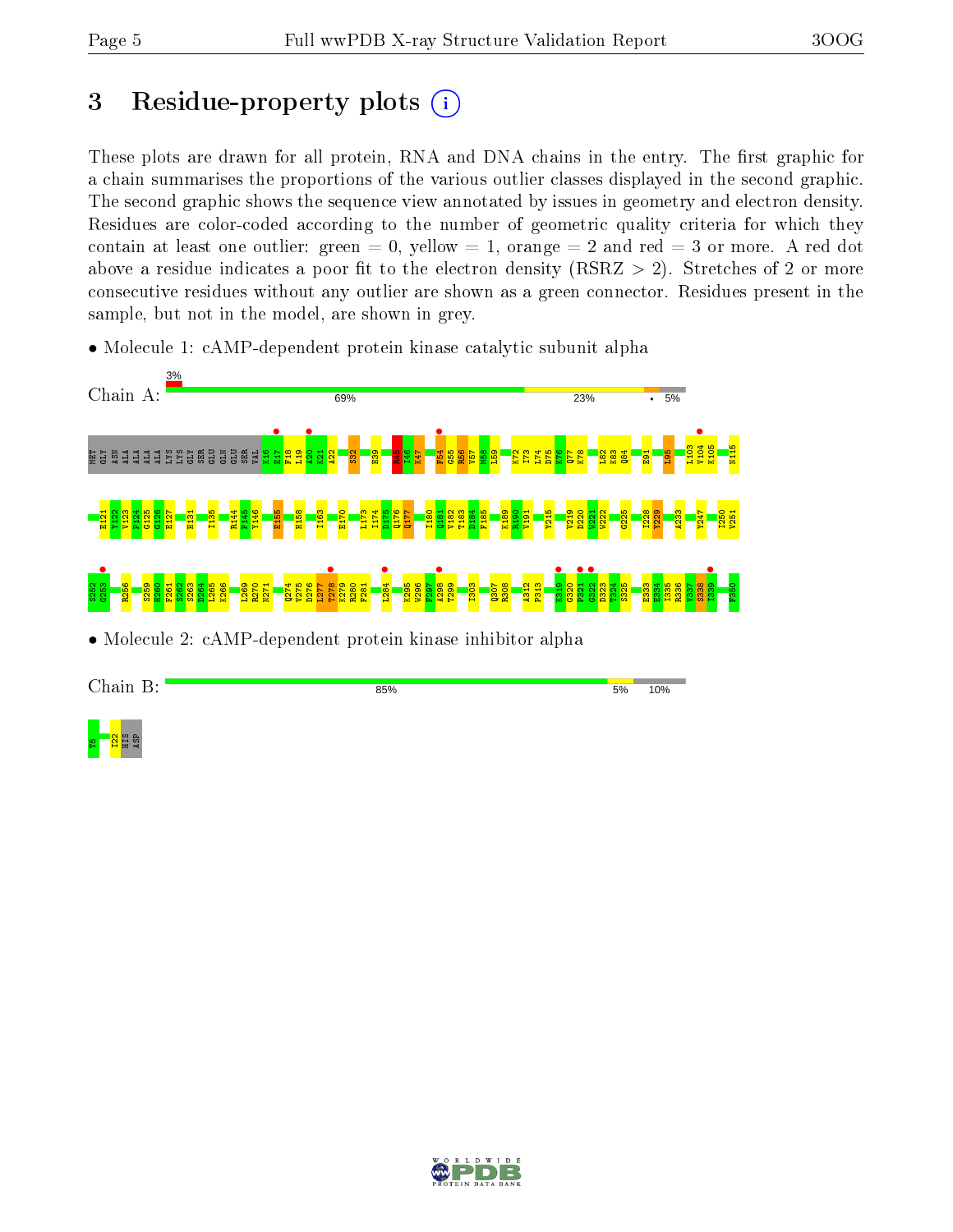# 4 Data and refinement statistics  $(i)$

| Property                                                             | <b>Value</b>                                     | Source     |
|----------------------------------------------------------------------|--------------------------------------------------|------------|
| Space group                                                          | P 21 21 21                                       | Depositor  |
| Cell constants                                                       | 75.82Å<br>$72.22\text{\AA}$<br>$79.96\text{\AA}$ |            |
| a, b, c, $\alpha$ , $\beta$ , $\gamma$                               | $90.00^\circ$<br>$90.00^\circ$<br>$90.00^\circ$  | Depositor  |
| Resolution $(A)$                                                     | 2.00<br>10.00<br>$\frac{1}{2}$                   | Depositor  |
|                                                                      | 36.11<br>2.00<br>$\equiv$                        | <b>EDS</b> |
| % Data completeness                                                  | $95.5(10.00-2.00)$                               | Depositor  |
| (in resolution range)                                                | $95.9(36.11-2.00)$                               | <b>EDS</b> |
| $R_{merge}$                                                          | (Not available)                                  | Depositor  |
| $\mathrm{R}_{sym}$                                                   | 0.06                                             | Depositor  |
| $\langle I/\sigma(I) \rangle^{-1}$                                   | 4.19 (at $2.00\text{\AA}$ )                      | Xtriage    |
| Refinement program                                                   | SHELXL-97                                        | Depositor  |
| $R, R_{free}$                                                        | 0.219<br>0.276<br>$\subset,$                     | Depositor  |
|                                                                      | 0.211<br>0.225<br>$\ddot{\phantom{a}}$           | DCC        |
| $R_{free}$ test set                                                  | 1428 reflections $(4.93\%)$                      | wwPDB-VP   |
| Wilson B-factor $(A^2)$                                              | 25.9                                             | Xtriage    |
| Anisotropy                                                           | 0.331                                            | Xtriage    |
| Bulk solvent $k_{sol}(e/\mathring{A}^3)$ , $B_{sol}(\mathring{A}^2)$ | $0.33$ , 72.9                                    | <b>EDS</b> |
| L-test for twinning <sup>2</sup>                                     | $>$ = 0.50, < $L^2$ > = 0.33<br>< L              | Xtriage    |
| Estimated twinning fraction                                          | $0.017$ for k,h,-l                               | Xtriage    |
| $F_o, F_c$ correlation                                               | 0.94                                             | <b>EDS</b> |
| Total number of atoms                                                | 2947                                             | wwPDB-VP   |
| Average B, all atoms $(A^2)$                                         | $31.0\,$                                         | wwPDB-VP   |

Xtriage's analysis on translational NCS is as follows: The largest off-origin peak in the Patterson function is  $5.25\%$  of the height of the origin peak. No significant pseudotranslation is detected.

<sup>&</sup>lt;sup>2</sup>Theoretical values of  $\langle |L| \rangle$ ,  $\langle L^2 \rangle$  for acentric reflections are 0.5, 0.333 respectively for untwinned datasets, and 0.375, 0.2 for perfectly twinned datasets.



<span id="page-5-1"></span><span id="page-5-0"></span><sup>1</sup> Intensities estimated from amplitudes.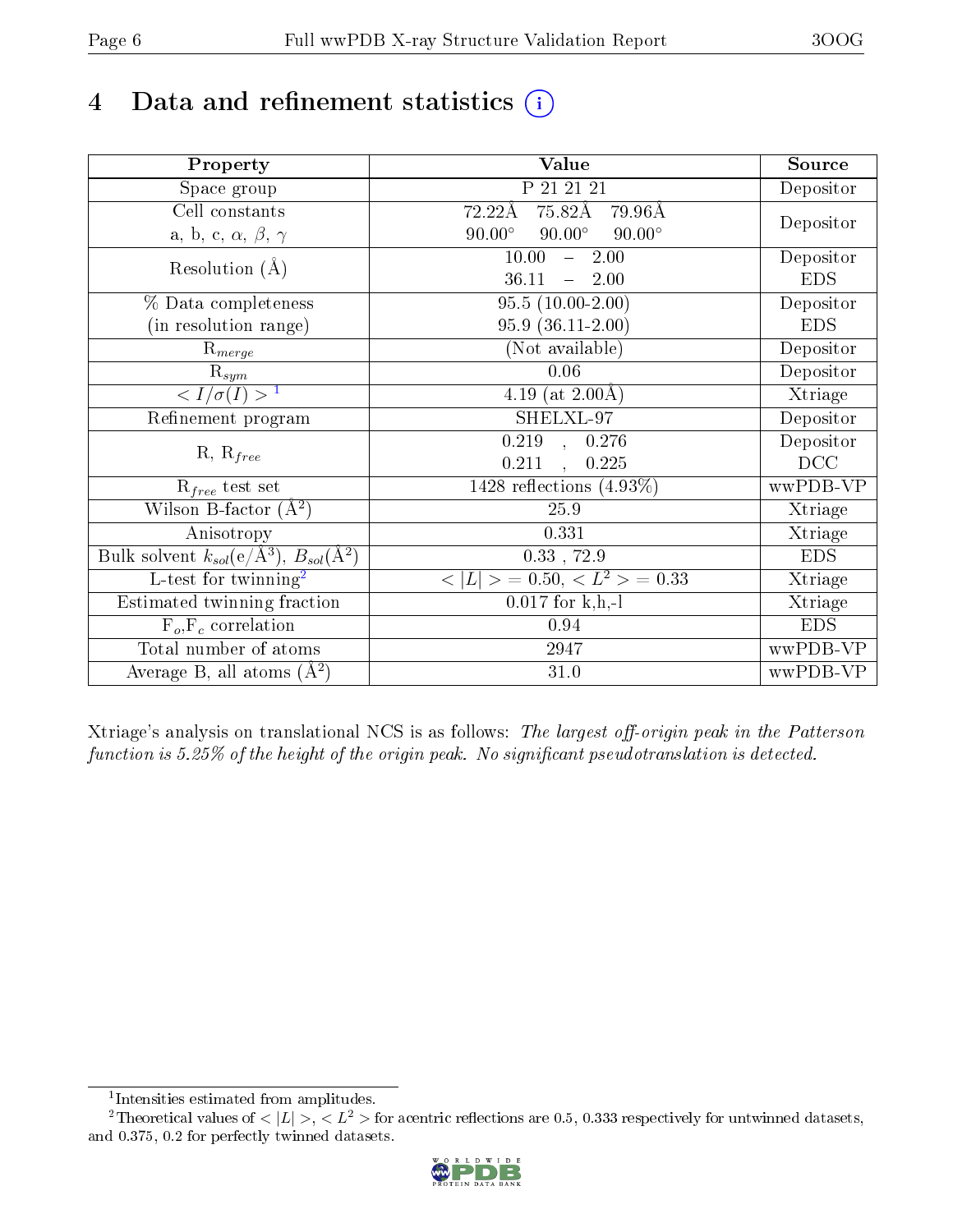# 5 Model quality  $(i)$

## 5.1 Standard geometry  $(i)$

Bond lengths and bond angles in the following residue types are not validated in this section: TPO, YTP, SEP

The Z score for a bond length (or angle) is the number of standard deviations the observed value is removed from the expected value. A bond length (or angle) with  $|Z| > 5$  is considered an outlier worth inspection. RMSZ is the root-mean-square of all Z scores of the bond lengths (or angles).

| Mol | Chain |             | Bond lengths | Bond angles |                    |  |
|-----|-------|-------------|--------------|-------------|--------------------|--|
|     |       | <b>RMSZ</b> | $\ Z\  > 5$  | RMSZ        | # $ Z  > 5$        |  |
|     |       | 0.34        | 0/2708       | 0.93        | $4/3670(0.1\%)$    |  |
| 2   | В     | 0.33        | 0/139        | 1.00        | 0/186              |  |
| All | All   | 0.34        | 0/2847       | 0.94        | $4/3856$ $(0.1\%)$ |  |

Chiral center outliers are detected by calculating the chiral volume of a chiral center and verifying if the center is modelled as a planar moiety or with the opposite hand.A planarity outlier is detected by checking planarity of atoms in a peptide group, atoms in a mainchain group or atoms of a sidechain that are expected to be planar.

|  | $\mid$ Mol $\mid$ Chain $\mid$ #Chirality outliers $\mid$ #Planarity outliers $\mid$ |
|--|--------------------------------------------------------------------------------------|
|  |                                                                                      |

There are no bond length outliers.

All (4) bond angle outliers are listed below:

| Mol | Chain | Res | Type       | Atoms       |      | Observed $(^\circ)$ | Ideal(°) |
|-----|-------|-----|------------|-------------|------|---------------------|----------|
|     |       | 39  | <b>HIS</b> | $CA-CB-CG$  | 7.59 | 126.50              | 113.60   |
|     |       | 229 | TYR.       | $CB-CG-CD1$ | 6.50 | 124.90              | 121.00   |
|     |       | 45  | ARG        | $CD-NE- CZ$ | 6.35 | 132.49              | 123.60   |
|     |       | 45  | A R G      | NE-CZ-NH2   | 5.80 | 123.20              | 120.30   |

There are no chirality outliers.

All (1) planarity outliers are listed below:

| $\text{Mol}$   Chain   Res   Type ' |      | Group     |
|-------------------------------------|------|-----------|
|                                     | Ч∺ Р | Mainchain |

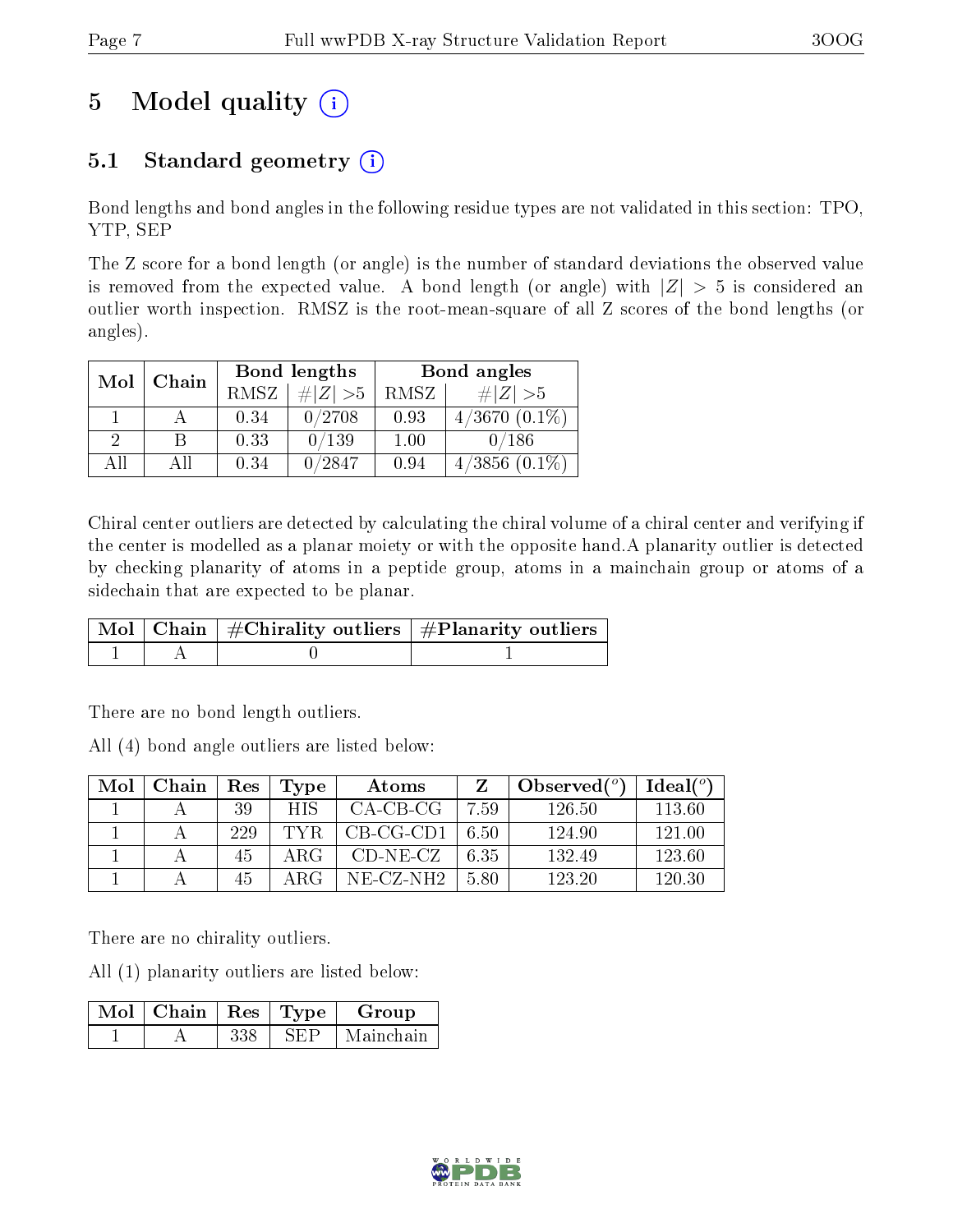### $5.2$  Too-close contacts  $(i)$

In the following table, the Non-H and H(model) columns list the number of non-hydrogen atoms and hydrogen atoms in the chain respectively. The H(added) column lists the number of hydrogen atoms added and optimized by MolProbity. The Clashes column lists the number of clashes within the asymmetric unit, whereas Symm-Clashes lists symmetry related clashes.

|  |      | Mol   Chain   Non-H   H(model)   H(added) |      |    | $\vert$ Clashes $\vert$ Symm-Clashes |
|--|------|-------------------------------------------|------|----|--------------------------------------|
|  | 2659 |                                           | 2537 | 68 |                                      |
|  | 138  |                                           | 135  |    |                                      |
|  |      |                                           |      |    |                                      |
|  | 122  |                                           |      |    |                                      |
|  |      |                                           |      |    |                                      |
|  | 2947 |                                           | 2682 |    |                                      |

The all-atom clashscore is defined as the number of clashes found per 1000 atoms (including hydrogen atoms). The all-atom clashscore for this structure is 12.

All (68) close contacts within the same asymmetric unit are listed below, sorted by their clash magnitude.

| Atom-1                      | Atom-2               | Interatomic      | Clash           |
|-----------------------------|----------------------|------------------|-----------------|
|                             |                      | distance $(\AA)$ | overlap $(\AA)$ |
| 1: A:266: LYS:O             | 1:A:270[B]:ARG:HG3   | 1.88             | 0.74            |
| 1: A:78: LYS:O              | 1: A:82: LEU: HD12   | 1.88             | 0.73            |
| 1: A:247:TYR:O              | 1:A:251:VAL:HG23     | 1.90             | 0.72            |
| 1:A:47:LYS:HE3              | 4:A:4134:HOH:O       | 1.91             | 0.69            |
| 1: A: 45: ARG: HG2          | 1: A: 45: ARG: HH21  | 1.57             | 0.69            |
| 1: A:278:THR:O              | 1: A:284:LEU:HD22    | 1.94             | 0.68            |
| 1: A:54:PHE:HD1             | 1:A:82:LEU:HD13      | 1.60             | 0.67            |
| 1: A: 155: GLU: HG2         | 4:A:4126:HOH:O       | 1.97             | 0.64            |
| 1:A:336:ARG:HH12            | 1:A:338:SEP:P        | 2.21             | 0.64            |
| $1:A:45:A\overline{RG:NH2}$ | 1:A:335:ILE:HD12     | 2.15             | 0.61            |
| 1: A:146: TYR:HB3           | 1: A: 180: ILE: HD11 | 1.84             | 0.58            |
| 1:A:183:THR:HB              | 4:A:4128:HOH:O       | 2.04             | 0.58            |
| 1:A:45:ARG:HH21             | 1:A:335:ILE:HD12     | 1.70             | 0.57            |
| 1: A:54:PHE:CZ              | 1: A:84: GLN:HG3     | 2.40             | 0.57            |
| 1:A:177:GLN:HE21            | 1:A:177:GLN:N        | 2.03             | 0.56            |
| 1:A:72:LYS:HE2              | 1:A:74:LEU:HD21      | 1.87             | 0.56            |
| 1: A: 189: LYS: HD3         | 1:A:191:VAL:HB       | 1.88             | 0.55            |
| 1: A:228: ILE: CG2          | 1: A:269:LEU:HD21    | 2.35             | 0.55            |
| 1:A:233:ALA:HB2             | 1: A:261:PHE:CZ      | 2.41             | 0.55            |
| 1: A: 158: HIS: HE1         | 1: A:220: ASP:OD2    | 1.90             | 0.54            |
| 1:A:54:PHE:CD1              | 1:A:82:LEU:HD13      | 2.42             | 0.54            |
| 1:A:276:ASP:OD1             | 1: A:278:THR:HG23    | 2.09             | 0.53            |

Continued on next page...

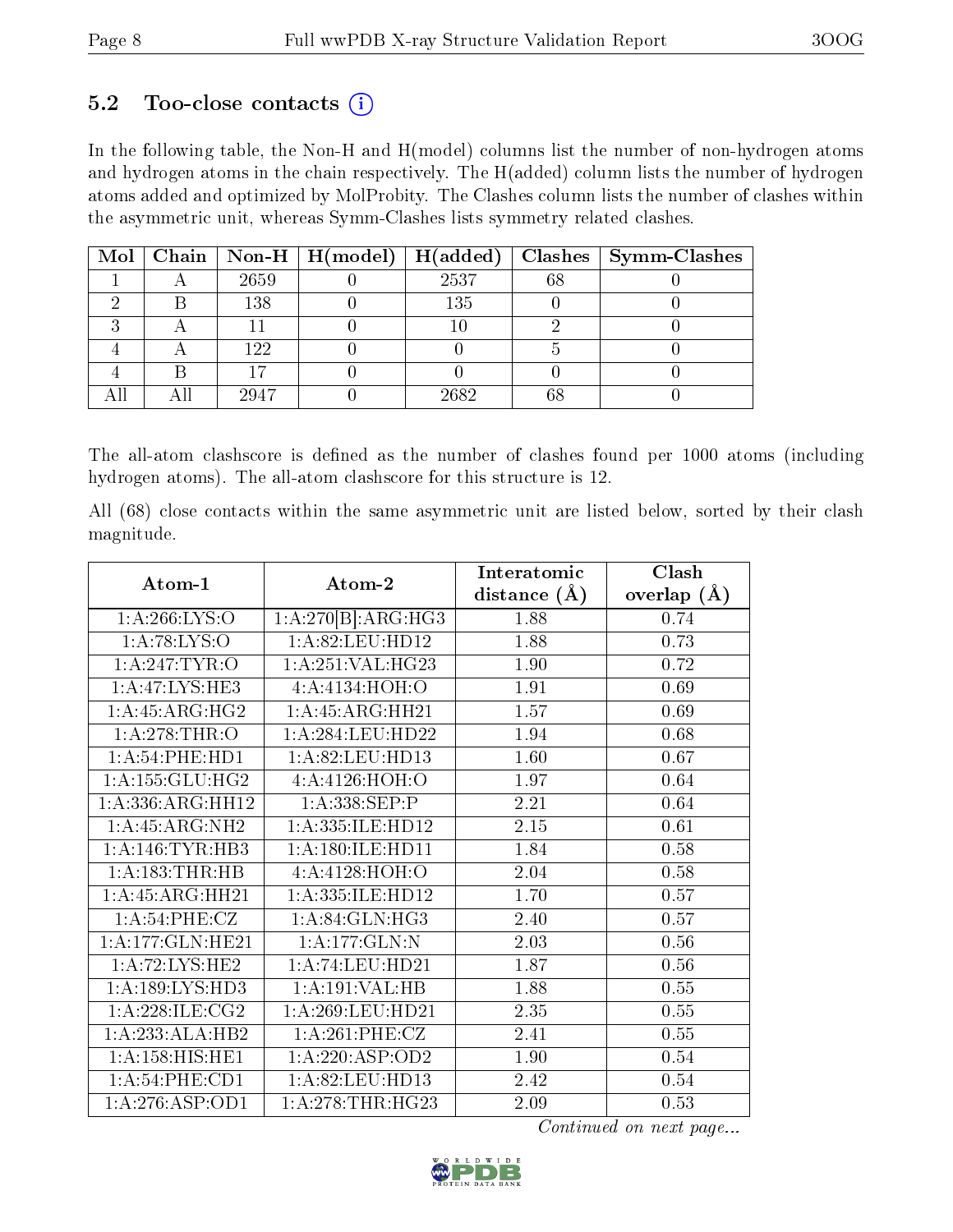| Continuata from previous page |                    | Interatomic       | Clash             |
|-------------------------------|--------------------|-------------------|-------------------|
| Atom-1                        | Atom-2             | distance $(\AA)$  | overlap $(\AA)$   |
| 1:A:271:ASN:HB3               | 1: A:281:PHE:CD1   | 2.44              | 0.52              |
| 1: A: 45: ARG: NH2            | 1:A:45:ARG:HG2     | 2.25              | $\overline{0.52}$ |
| 1: A:266: LYS:O               | 1:A:270[A]:ARG:HG3 | 2.10              | 0.52              |
| 1:A:54:PHE:CE1                | 1:A:84:GLN:HG3     | 2.45              | 0.51              |
| 1: A:228: ILE: HG22           | 1:A:269:LEU:HD21   | 1.94              | 0.49              |
| 1:A:103:LEU:HD23              | 1: A: 182: VAL: HB | 1.95              | 0.48              |
| 1:A:274:GLN:HG2               | 1:A:280:ARG:N      | $\overline{2.28}$ | 0.48              |
| 1: A:32: SER:OG               | 1: A:32: SER:O     | 2.30              | 0.47              |
| 1: A: 55: GLY: HA3            | 1:A:73:ILE:O       | 2.14              | 0.47              |
| 1:A:233:ALA:HB2               | 1: A:261:PHE:HZ    | 1.80              | 0.47              |
| 1:A:312:ALA:HA                | 1:A:313:PRO:HD3    | 1.80              | 0.46              |
| 1: A:229:TYR:OH               | 1: A:256: ARG:O    | 2.29              | 0.46              |
| 1:A:263:SER:HA                | 1:A:266:LYS:CE     | 2.45              | 0.46              |
| 1:A:176:GLN:HB2               | 4:A:4046:HOH:O     | 2.16              | 0.46              |
| 1: A:299:THR:O                | 1: A:299:THR:OG1   | 2.30              | 0.46              |
| 1: A: 125: GLY: HA3           | 1:A:174:ILE:O      | 2.17              | 0.45              |
| 1:A:336:ARG:HH21              | 1:A:336:ARG:HG2    | 1.82              | 0.45              |
| 1:A:303:ILE:HD12              | 1:A:303:ILE:N      | 2.31              | 0.45              |
| 1: A: 127: GLU: HG2           | 1: A:170: GLU:O    | 2.17              | 0.45              |
| 1: A: 105: LYS: HE2           | 1: A: 121: GLU: CD | 2.36              | 0.45              |
| 1: A:215: TYR: CD2            | 1:A:219:VAL:HG11   | 2.52              | 0.45              |
| $1:A:\overline{320:GLY:O}$    | 1:A:323:ASP:HB3    | 2.17              | 0.45              |
| 1: A:56: ARG: NH2             | 1: A: 333: GLU: O  | 2.49              | 0.44              |
| 1:A:303:ILE:H                 | 1:A:303:ILE:HD12   | 1.81              | 0.44              |
| 1: A:131: HIS:O               | 1:A:135:ILE:HD12   | 2.18              | 0.44              |
| 1: A:275: VAL:O               | 1: A:275: VAL:HG22 | 2.16              | 0.44              |
| 1:A:45:ARG:N                  | 1:A:45:ARG:HD3     | 2.33              | 0.44              |
| 1: A:279: LYS:C               | 1:A:284:LEU:HD21   | 2.38              | 0.44              |
| 1:A:263:SER:HA                | 1: A:266: LYS: HE3 | 2.00              | 0.43              |
| 1:A:265:LEU:O                 | 1: A:269:LEU:HG    | 2.18              | 0.43              |
| 1: A: 307: GLN:O              | 1:A:308:ARG:HB2    | 2.18              | 0.43              |
| 1:A:295:LYS:O                 | 1:A:298:ALA:HB2    | 2.18              | 0.43              |
| 1:A:222:TRP:O                 | 1: A: 225: GLY: N  | 2.52              | 0.43              |
| 1:A:103:LEU:HD22              | 1: A: 185: PHE: CZ | 2.54              | 0.42              |
| 1:A:57:VAL:HG21               | 3:A:2001:YTP:H9B   | 2.01              | 0.42              |
| 1: A:19:LEU:O                 | 1:A:22:ALA:HB3     | 2.20              | 0.42              |
| 1: A: 103: LEU: HD22          | 1: A: 185: PHE: HZ | 1.85              | 0.42              |
| 1:A:104:VAL:HG21              | 3:A:2001:YTP:H2    | 2.03              | 0.41              |
| 1:A:144:ARG:HB2               | 1: A:296:TRP:CH2   | 2.56              | 0.41              |
| 1: A:77: GLN: HG3             | 4:A:4042:HOH:O     | 2.20              | 0.41              |
| 1:A:75:ASP:HA                 | 1:A:115:ASN:HD22   | 1.84              | 0.41              |

Continued from previous page.

Continued on next page...

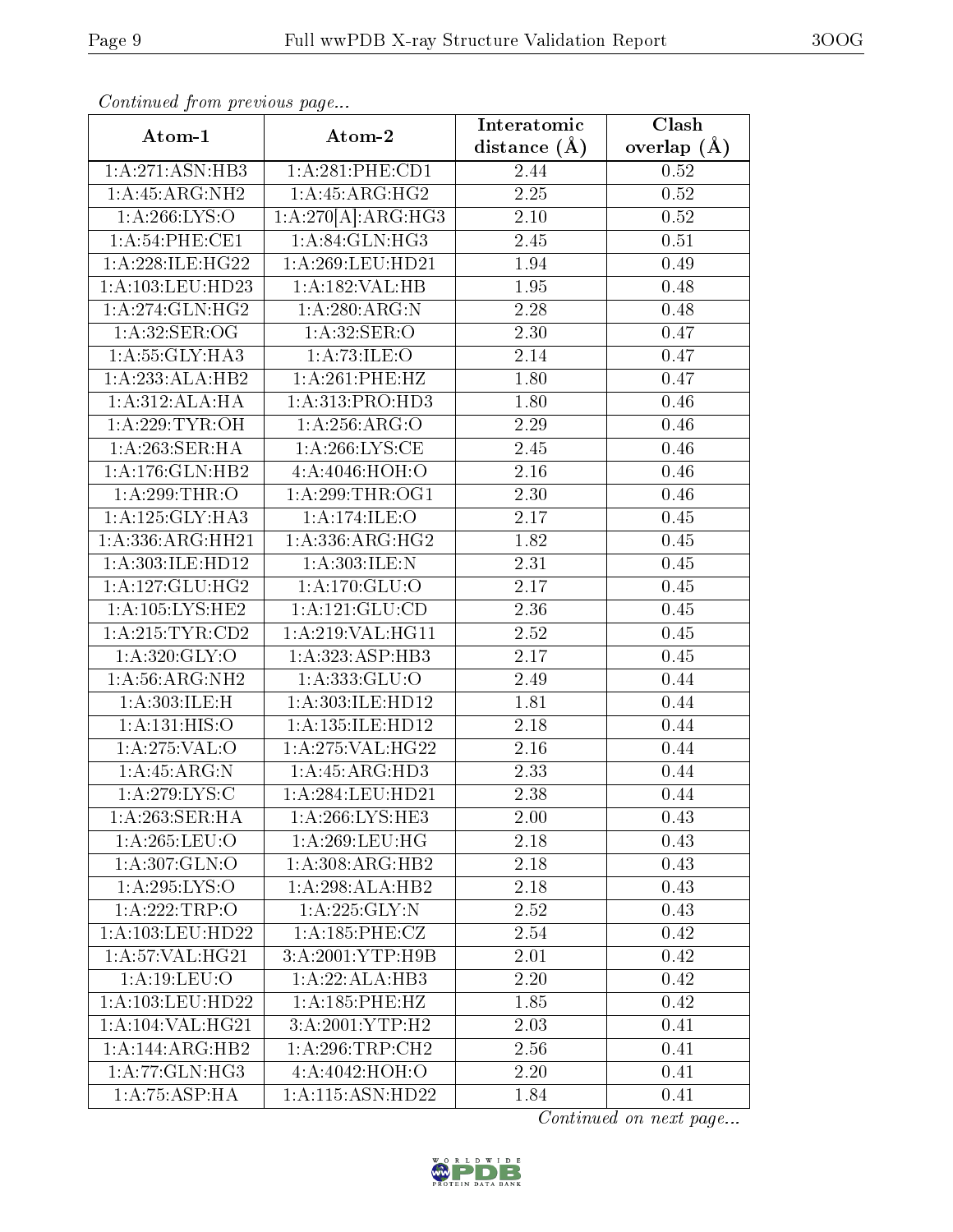| Atom-1            | Atom-2                               | Interatomic<br>distance $(A)$ | Clash<br>overlap $(A)$ |
|-------------------|--------------------------------------|-------------------------------|------------------------|
| 1:A:222:TRP:CZ2   | 1:A:250:ILE:HG23                     | 2.55                          | 0.41                   |
| 1: A:277:LEU:HD12 | 1:A:277:LEU:HA                       | 182                           | 0.41                   |
| 1: A:56: ARG:HD3  | 1: A:56: ARG: HH11                   | 1 71                          | 0.41                   |
| 1:A:123:VAL:HB    | 1:A:173:LEU:HD13                     | 2.03                          | 0.41                   |
| 1:A:91:GLU:O      | $1 \cdot A \cdot 95 \cdot I$ FII HR2 | 2.21                          | 140                    |

Continued from previous page...

There are no symmetry-related clashes.

### 5.3 Torsion angles  $(i)$

#### 5.3.1 Protein backbone  $(i)$

In the following table, the Percentiles column shows the percent Ramachandran outliers of the chain as a percentile score with respect to all X-ray entries followed by that with respect to entries of similar resolution.

The Analysed column shows the number of residues for which the backbone conformation was analysed, and the total number of residues.

| Mol | Chain | Analysed                     | Favoured     |           | Allowed   Outliers | $\mid$ Percentiles |                                 |
|-----|-------|------------------------------|--------------|-----------|--------------------|--------------------|---------------------------------|
|     |       | $332/351(95\%)$   314 (95\%) |              | $18(5\%)$ |                    |                    | 100 100                         |
|     |       | $16/20(80\%)$                | $16(100\%)$  |           |                    |                    | $\vert$ 100 $\vert$ 100 $\vert$ |
| All | All   | $348/371(94\%)$              | $1330(95\%)$ | $18(5\%)$ |                    |                    | $\vert$ 100   100               |

There are no Ramachandran outliers to report.

#### 5.3.2 Protein sidechains  $(i)$

In the following table, the Percentiles column shows the percent sidechain outliers of the chain as a percentile score with respect to all X-ray entries followed by that with respect to entries of similar resolution.

The Analysed column shows the number of residues for which the sidechain conformation was analysed, and the total number of residues.

| Mol | Chain | Analysed     | Outliers<br>Rotameric |            | Percentiles           |  |  |
|-----|-------|--------------|-----------------------|------------|-----------------------|--|--|
|     |       | 264/304(87%) | 248 $(94\%)$          | 16 $(6\%)$ | <sup>14</sup><br>18   |  |  |
|     |       | 13/15(87%)   | $12(92\%)$            | $1(8\%)$   | 8 <sub>1</sub><br> 13 |  |  |
| All | All   | 277/319(87%) | 260 $(94\%)$          | 17 $(6%)$  |                       |  |  |

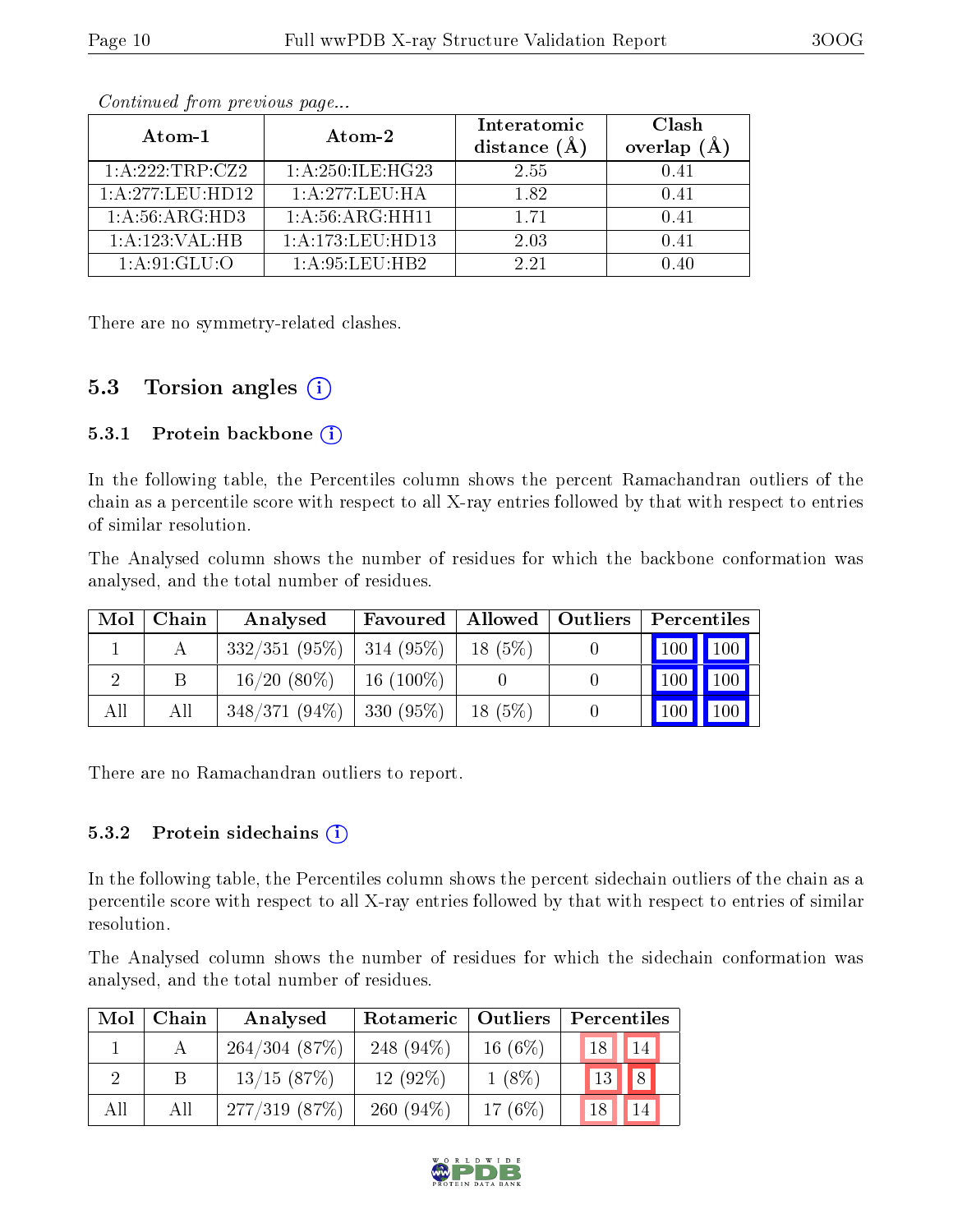| Mol            | Chain              | Res             | Type                  |
|----------------|--------------------|-----------------|-----------------------|
| $\mathbf 1$    | $\boldsymbol{A}$   | 18              | PHE                   |
| $\mathbf{1}$   | $\overline{A}$     | 32              | SER                   |
| $\overline{1}$ | $\overline{A}$     | $\overline{45}$ | $\overline{\rm{ARG}}$ |
| $\overline{1}$ | $\overline{A}$     | 47              | <b>LYS</b>            |
| $\mathbf 1$    | $\overline{\rm A}$ | 54              | PHE                   |
| $\mathbf{1}$   | $\overline{\rm A}$ | 56              | $\rm{ARG}$            |
| $\mathbf{1}$   | $\overline{\rm A}$ | 59              | <b>LEU</b>            |
| $\overline{1}$ | $\overline{A}$     | 83              | <b>LYS</b>            |
| $\overline{1}$ | $\overline{\rm A}$ | 95              | <b>LEU</b>            |
| $\mathbf{1}$   | $\overline{\rm A}$ | 155             | GLU                   |
| $\mathbf{1}$   | $\overline{A}$     | 163             | ILE                   |
| $\mathbf{1}$   | $\overline{\rm A}$ | 177             | <b>GLN</b>            |
| $\overline{1}$ | $\overline{A}$     | 259             | <b>SER</b>            |
| $\mathbf{1}$   | $\overline{\rm A}$ | 277             | LEU                   |
| $\overline{1}$ | $\overline{\rm A}$ | 278             | THR                   |
| $\mathbf 1$    | A                  | 325             | ${\rm SER}$           |
| $\overline{2}$ | B                  | 22              | ILE                   |

All (17) residues with a non-rotameric sidechain are listed below:

Some sidechains can be flipped to improve hydrogen bonding and reduce clashes. All (6) such sidechains are listed below:

| Mol | Chain | Res | <b>Type</b> |
|-----|-------|-----|-------------|
|     |       | 39  | <b>HIS</b>  |
|     |       | 67  | <b>ASN</b>  |
|     |       | 115 | <b>ASN</b>  |
|     |       | 158 | <b>HIS</b>  |
|     |       | 177 | <b>GLN</b>  |
|     |       | 242 | GL N        |

#### $5.3.3$  RNA  $(i)$

There are no RNA molecules in this entry.

### 5.4 Non-standard residues in protein, DNA, RNA chains (i)

2 non-standard protein/DNA/RNA residues are modelled in this entry.

In the following table, the Counts columns list the number of bonds (or angles) for which Mogul statistics could be retrieved, the number of bonds (or angles) that are observed in the model and the number of bonds (or angles) that are defined in the Chemical Component Dictionary. The Link column lists molecule types, if any, to which the group is linked. The Z score for a bond

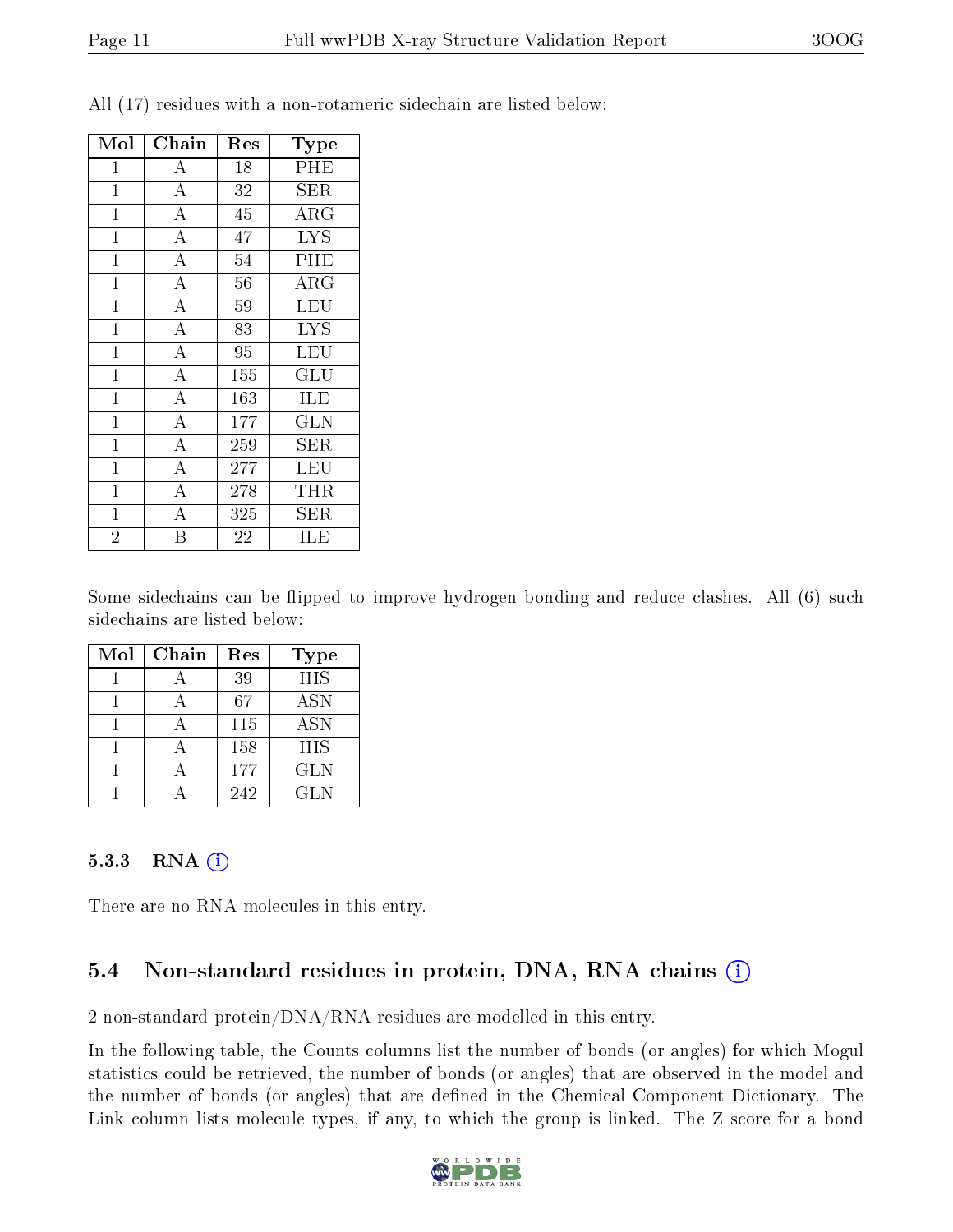length (or angle) is the number of standard deviations the observed value is removed from the expected value. A bond length (or angle) with  $|Z| > 2$  is considered an outlier worth inspection. RMSZ is the root-mean-square of all Z scores of the bond lengths (or angles).

| Mol | ${\rm Res}$ |       |     | Bond lengths |               |      |            | Bond angles |      |     |
|-----|-------------|-------|-----|--------------|---------------|------|------------|-------------|------|-----|
|     | Type        | Chain |     | Link         | $\frac{1}{2}$ | RMSZ | Z <br>$\#$ | Counts      | RMSZ | H Z |
|     | <b>SEP</b>  |       | 338 |              | 8,9,10        | 2.02 | $12\%$     | 8,12,14     | 1.15 |     |
|     | TPC         |       | 197 |              | 8,10,11       | 1.94 | $12\%$     | 10, 14, 16  | 1.23 |     |

In the following table, the Chirals column lists the number of chiral outliers, the number of chiral centers analysed, the number of these observed in the model and the number defined in the Chemical Component Dictionary. Similar counts are reported in the Torsion and Rings columns. '-' means no outliers of that kind were identified.

|     |     |  | Mol   Type   Chain   Res   Link   Chirals   Torsions   Rings |  |
|-----|-----|--|--------------------------------------------------------------|--|
| SEP | 338 |  | 5/5/8/10                                                     |  |
| TPO | 197 |  | 0/9/11/13                                                    |  |

All (2) bond length outliers are listed below:

| Mol |     |            | $\mid$ Chain $\mid$ Res $\mid$ Type $\mid$ Atoms $\mid$ Z $\mid$ |              | $\Box$ Observed( $\AA$ ) $\Box$ Ideal( $\overline{A}$ ) |  |
|-----|-----|------------|------------------------------------------------------------------|--------------|---------------------------------------------------------|--|
|     | 338 | SEP        | $O-C$                                                            | 5.46         |                                                         |  |
|     | 197 | <b>TPO</b> | $O-C$                                                            | $\vert 5.05$ | l.40                                                    |  |

All (1) bond angle outliers are listed below:

| $\mid$ Mol $\mid$ Chain $\mid$ Res $\mid$ Type $\mid$ |     | Atoms                                | Observed $(^\circ)$   Ideal $(^\circ)$ |        |
|-------------------------------------------------------|-----|--------------------------------------|----------------------------------------|--------|
|                                                       | 338 | $\frac{1}{2}$ SEP   O3P-P-OG   -2.34 | $100.50\,$                             | 106.73 |

There are no chirality outliers.

All (5) torsion outliers are listed below:

| Mol | Chain | Res | Type       | Atoms         |
|-----|-------|-----|------------|---------------|
|     |       | 338 | <b>SEP</b> | $CA-CB-OG-P$  |
|     |       | 338 | <b>SEP</b> | $CB-OG-P-O2P$ |
|     |       | 338 | SEP        | $CB-OG-P-O3P$ |
|     |       | 338 | SEP        | $CB-OG-P-O1P$ |
|     |       | 338 | SEP        | $N-CA-CB-OG$  |

There are no ring outliers.

1 monomer is involved in 1 short contact:

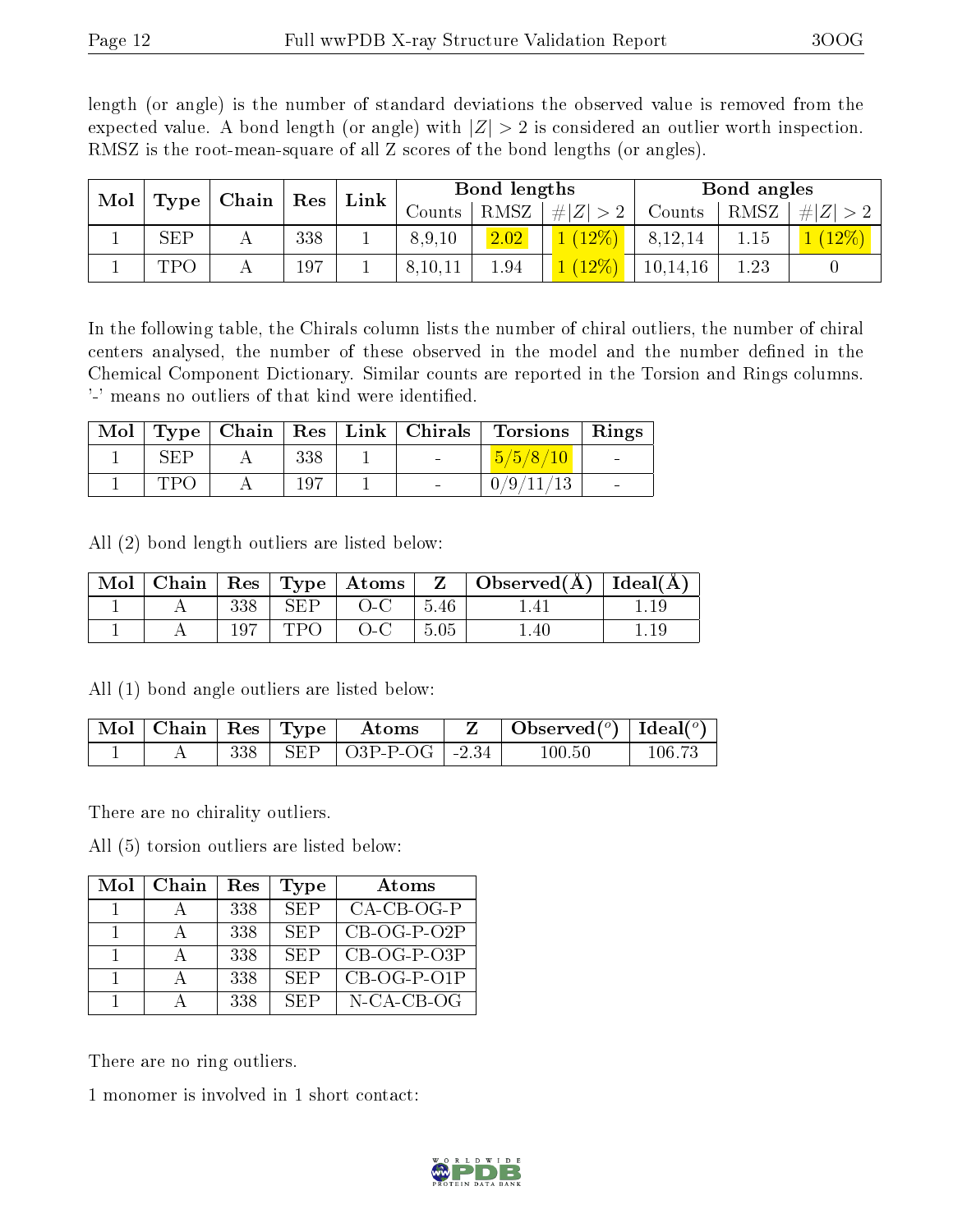|  |       |     | Mol   Chain   Res   Type   Clashes   Symm-Clashes |
|--|-------|-----|---------------------------------------------------|
|  | 338 - | SEP |                                                   |

#### 5.5 Carbohydrates  $(i)$

There are no carbohydrates in this entry.

### 5.6 Ligand geometry  $(i)$

1 ligand is modelled in this entry.

In the following table, the Counts columns list the number of bonds (or angles) for which Mogul statistics could be retrieved, the number of bonds (or angles) that are observed in the model and the number of bonds (or angles) that are defined in the Chemical Component Dictionary. The Link column lists molecule types, if any, to which the group is linked. The Z score for a bond length (or angle) is the number of standard deviations the observed value is removed from the expected value. A bond length (or angle) with  $|Z| > 2$  is considered an outlier worth inspection. RMSZ is the root-mean-square of all Z scores of the bond lengths (or angles).

| Mol |     | $\perp$ Type   Chain   Res |      | Link |          | Bond lengths |                     |                              | Bond angles |          |
|-----|-----|----------------------------|------|------|----------|--------------|---------------------|------------------------------|-------------|----------|
|     |     |                            |      |      | Counts   |              | RMSZ $  \#  Z  > 2$ | Counts   RMSZ $\vert \#  Z $ |             |          |
|     | VTD |                            | 2001 |      | 11.11.11 | 0.91         |                     | 15, 15, 15                   | 0.98        | $1(6\%)$ |

In the following table, the Chirals column lists the number of chiral outliers, the number of chiral centers analysed, the number of these observed in the model and the number defined in the Chemical Component Dictionary. Similar counts are reported in the Torsion and Rings columns. '-' means no outliers of that kind were identified.

|  |      |        | Mol   Type   Chain   Res   Link   Chirals   Torsions   Rings |                    |
|--|------|--------|--------------------------------------------------------------|--------------------|
|  | 2001 | $\sim$ |                                                              | $/4/4/4$   0/1/1/1 |

There are no bond length outliers.

All (1) bond angle outliers are listed below:

|  |  | $\mid$ Mol $\mid$ Chain $\mid$ Res $\mid$ Type $\mid$ Atoms | $\parallel$ Z $\parallel$ Observed( <sup>o</sup> ) $\parallel$ Ideal( <sup>o</sup> ) |        |
|--|--|-------------------------------------------------------------|--------------------------------------------------------------------------------------|--------|
|  |  | 2001   YTP   C5-C6-C1   2.81                                | 119.81                                                                               | 117 56 |

There are no chirality outliers.

There are no torsion outliers.

There are no ring outliers.

1 monomer is involved in 2 short contacts:

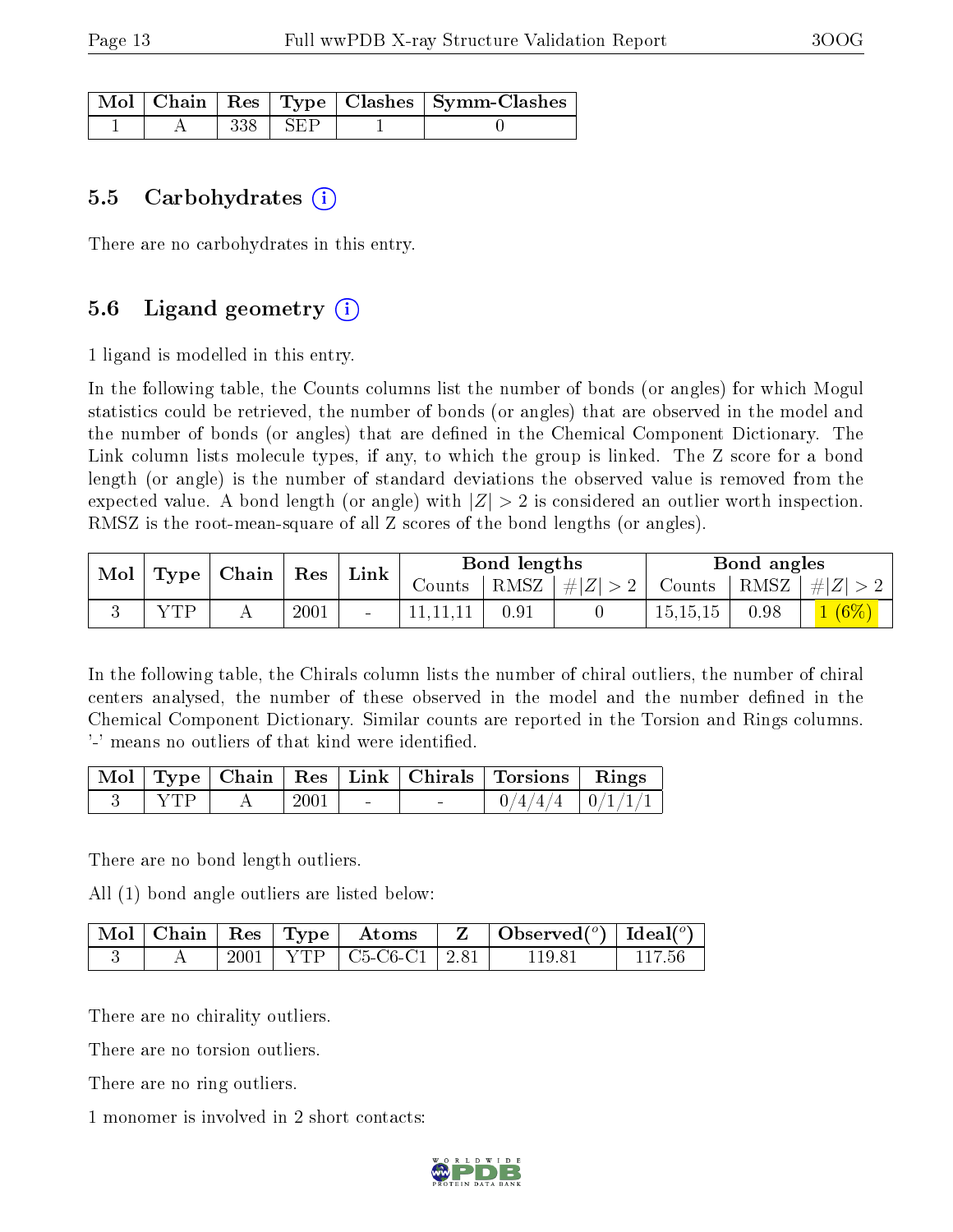|  |              | Mol   Chain   Res   Type   Clashes   Symm-Clashes |
|--|--------------|---------------------------------------------------|
|  | $2001 + YTP$ |                                                   |

## 5.7 [O](https://www.wwpdb.org/validation/2017/XrayValidationReportHelp#nonstandard_residues_and_ligands)ther polymers (i)

There are no such residues in this entry.

## 5.8 Polymer linkage issues (i)

There are no chain breaks in this entry.

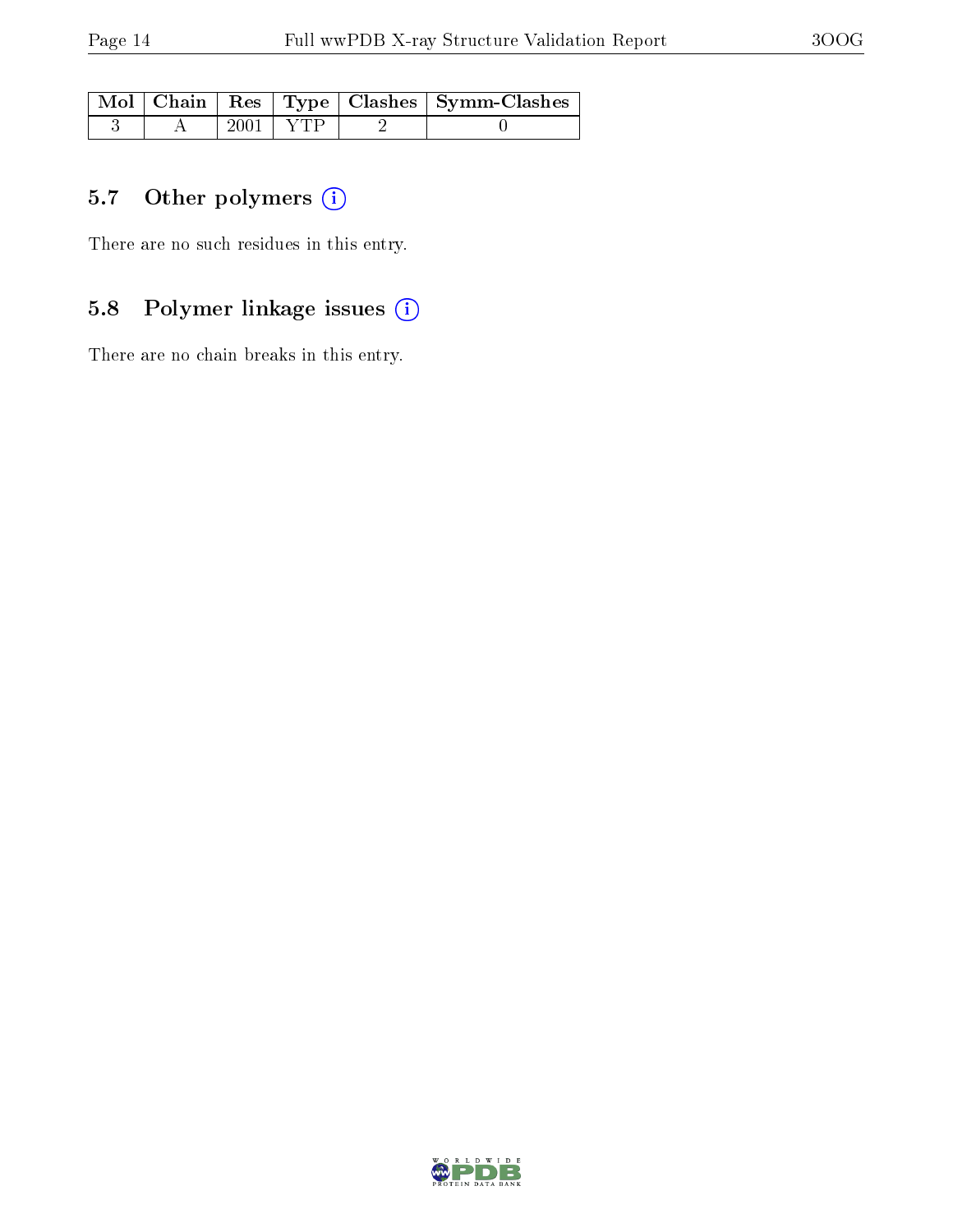## 6 Fit of model and data  $\left( \cdot \right)$

### 6.1 Protein, DNA and RNA chains (i)

In the following table, the column labelled  $#RSRZ>2'$  contains the number (and percentage) of RSRZ outliers, followed by percent RSRZ outliers for the chain as percentile scores relative to all X-ray entries and entries of similar resolution. The OWAB column contains the minimum, median,  $95<sup>th</sup>$  percentile and maximum values of the occupancy-weighted average B-factor per residue. The column labelled ' $Q< 0.9$ ' lists the number of (and percentage) of residues with an average occupancy less than 0.9.

| Mol | Chain | Analysed        | ${ <\hspace{-1.5pt}{\mathrm{RSRZ}} \hspace{-1.5pt}>}$ | $\rm \#RSRZ{>}2$         | $OWAB(A^2)$    | $\mathrm{Q}{<}0.9$ |
|-----|-------|-----------------|-------------------------------------------------------|--------------------------|----------------|--------------------|
|     |       | $333/351(94\%)$ | 0.16                                                  | $12(3\%)$<br> 42 <br> 42 | 15, 29, 52, 70 |                    |
|     |       | $18/20(90\%)$   | $-0.33$                                               | 0   100   100            | 19, 24, 35, 36 |                    |
| All | All   | $351/371(94\%)$ | 0.13                                                  | $12(3\%)$<br>45<br>-44   | 15, 29, 52, 70 |                    |

All (12) RSRZ outliers are listed below:

| Mol | Chain | $\operatorname{Res}% \left( \mathcal{N}\right) \equiv\operatorname{Res}(\mathcal{N}_{0},\mathcal{N}_{0})$ | Type      | <b>RSRZ</b> |
|-----|-------|-----------------------------------------------------------------------------------------------------------|-----------|-------------|
| 1   | A     | 20                                                                                                        | ALA       | 4.4         |
| 1   | А     | 321                                                                                                       | PRO       | 3.6         |
| 1   | А     | 298                                                                                                       | ALA       | 3.3         |
| 1   | A     | 339                                                                                                       | ILE       | 3.2         |
| 1   | A     | 253                                                                                                       | GLY       | 3.2         |
| 1   | А     | 322                                                                                                       | GLY       | 2.8         |
| 1   | А     | 54                                                                                                        | $\rm PHE$ | 2.5         |
| 1   | А     | 284                                                                                                       | LEU       | 2.2         |
| 1   | А     | 319                                                                                                       | LYS       | 2.2         |
| 1   | А     | 278                                                                                                       | $\rm THR$ | 2.2         |
| 1   | А     | 104                                                                                                       | VAL       | 2.0         |
| 1   | А     | 17                                                                                                        | GLU       | 2.0         |

### 6.2 Non-standard residues in protein, DNA, RNA chains  $(i)$

In the following table, the Atoms column lists the number of modelled atoms in the group and the number defined in the chemical component dictionary. The B-factors column lists the minimum, median,  $95<sup>th</sup>$  percentile and maximum values of B factors of atoms in the group. The column labelled  $Q< 0.9$ ' lists the number of atoms with occupancy less than 0.9.

| Mol |     |     | Type   Chain   Res   Atoms   RSCC |      |      | $\mid$ RSR $\mid$ B-factors( $A^2$ ) $\mid$ | $\mid$ Q<0.9 |
|-----|-----|-----|-----------------------------------|------|------|---------------------------------------------|--------------|
|     | SEP | 338 |                                   | 0.97 | 0.15 | 28, 36, 38, 39                              |              |
|     | TDC |     | 19                                | 0.98 | 0.09 | 19, 20, 22, 23                              |              |